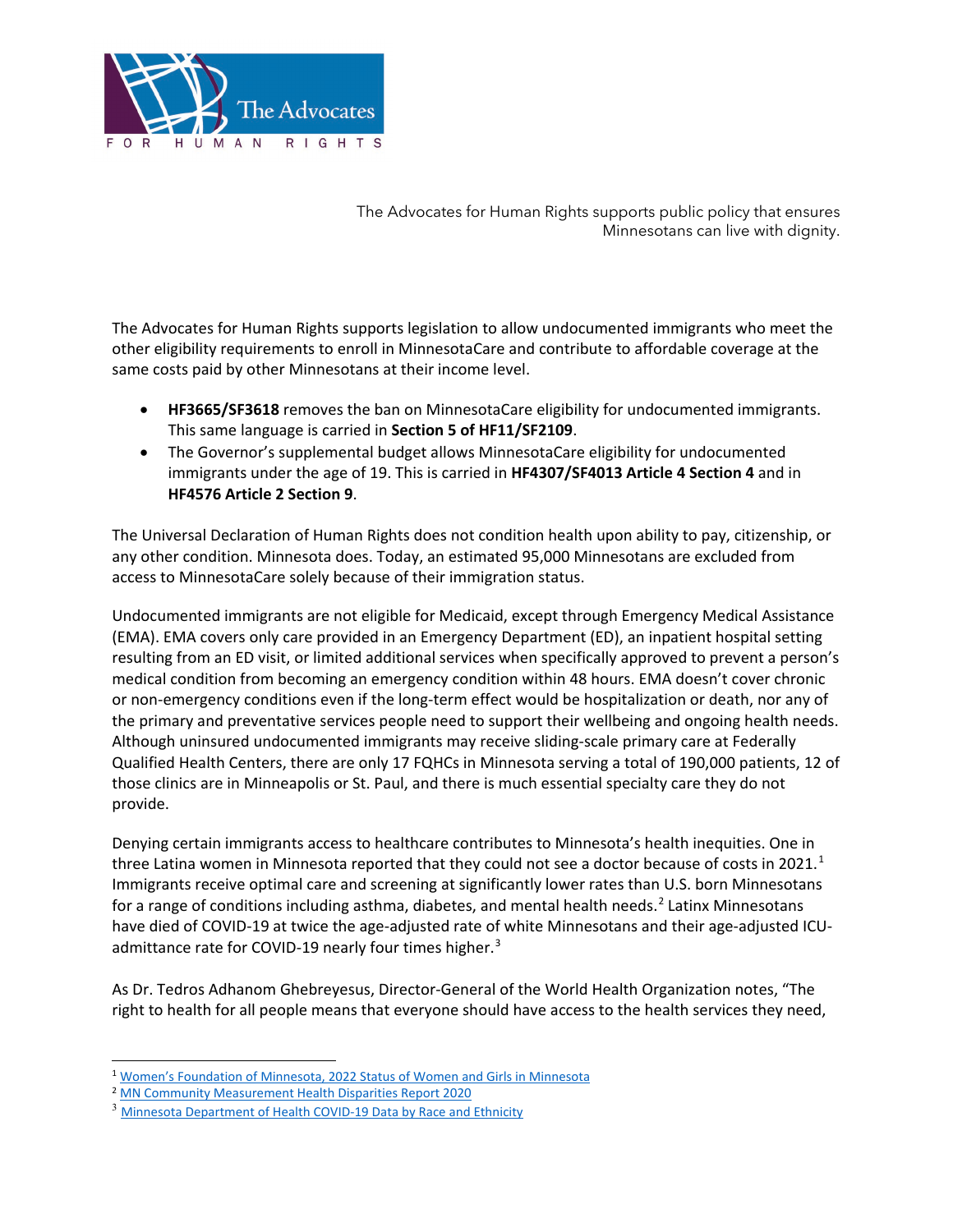when and where they need them, without suffering financial hardship. No one should get sick and die just because they are poor, or because they cannot access the health services they need."

Legislation to allow MinnesotaCare enrollment is an important step toward ensuring Minnesota meets its obligation to respect, protect, and fulfill the human rights of all persons in our state.

Sincerely,

Michele Garnett McKenzie Deputy Director The Advocates for Human Rights

## **The Advocates for Human Rights**

Founded in 1983 by Minnesotans who recognized the state's unique spirit of social justice, The Advocates for Human Rights works in our home community and in partnerships worldwide to end violence against women, abolish the death penalty, protect the rights of migrants, and build the